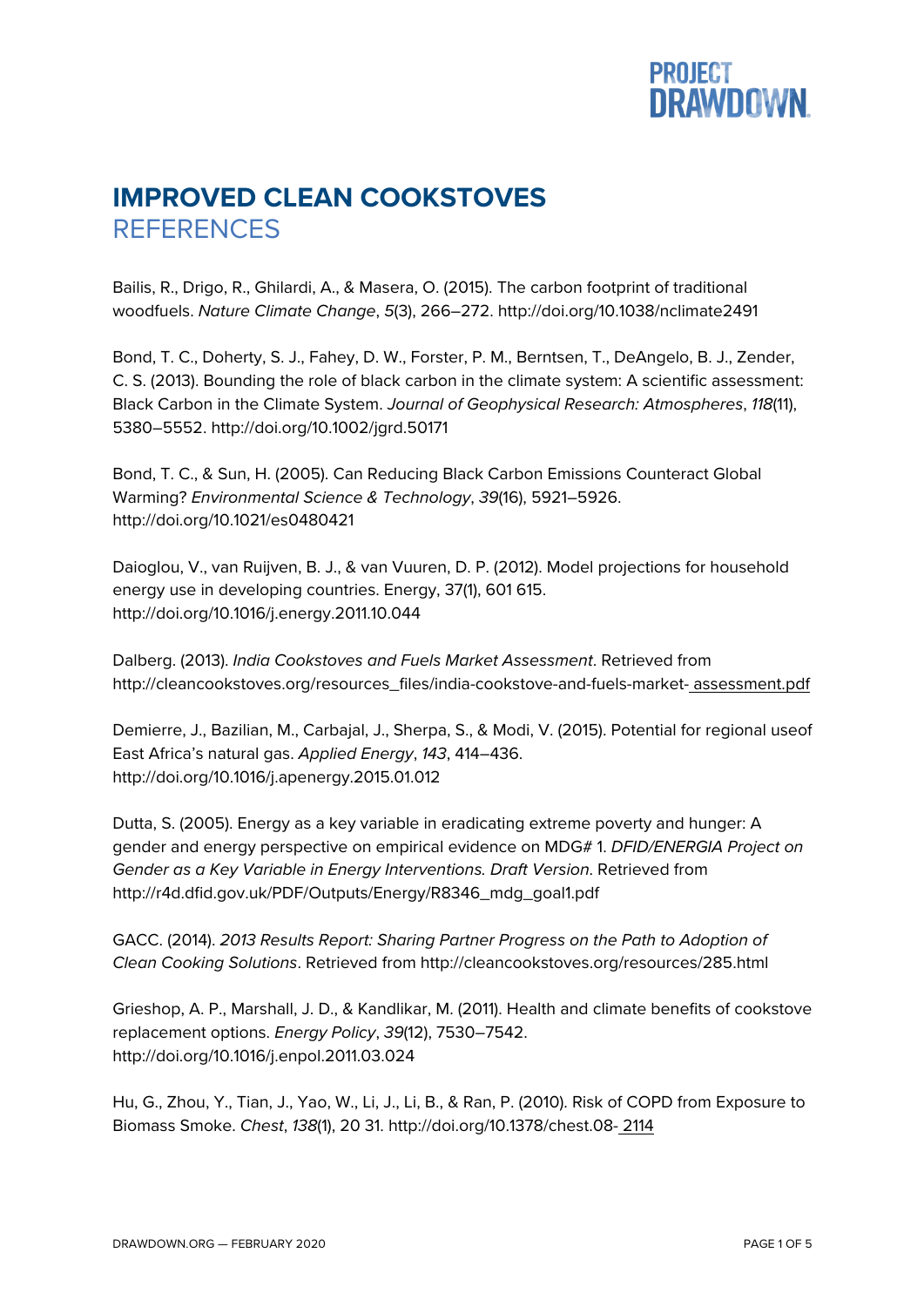Hutton, G., & Rehfuess, E. (2006). *Guidelines for conducting cost-benefit analysis of household energy and health interventions*. Geneva: World Health Organization. Retrieved from

http://www.who.int/indoorair/publications/guideline\_household\_energy\_health\_intervention.p df

Hutton, G., Rehfuess, Eva, Tedilosi, Fabrizio, & Weiss, Svenja. (2006). *Evaluation of the costs and benefits of household energy and health interventions at global and regional levels: summary*. Geneva: World Health Organization. Retrieved from http://www.who.int/indoorair/publications/summary\_household\_energy\_health\_intervention.p df

Ibitoye, F. I. (2013). The millennium development goals and household energy requirements in Nigeria. *SpringerPlus*, *2* (1), 1–9. http://doi.org/10.1186/2193-1801-2-529

IEA. (2017a) Energy Technology Perspectives, Catalysing Energy Technology Transformations. IEA/OECD, Paris. www.iea.org/etp

IEA (2017b) World Energy Outlook, Sustainable Development Scenario, https://www.iea.org/sdg/cooking/

IEA. (2014). *World Energy Outlook: Africa Energy Outlook*. Retrieved from https://www.iea.org/publications/freepublications/publication/WEO2014\_AfricaEnergyOutlook. pdf

IEA. (2013). *World Energy Outlook 2013. Chapter 2 Extract: Modern Energy for All.* Paris. Retrieved from

http://www.worldenergyoutlook.org/media/weowebsite/energydevelopment/WEO2013\_Energ yForAll.pdf

IEA. (2011). Energy for All: Financing access for the poor. Special early excerpt of the World Energy Outlook 2011. Oslo, Norway. Retrieved from

http://www.worldenergyoutlook.org/media/weowebsite/energydevelopment/weo2011\_energy for all.pdf

IEA. (2006). Energy for Cooking in Developing Countries. In IEA, *World Energy Outlook 2006* (pp. 419–445). OECD Publishing. Retrieved from http://www.oecd-ilibrary.org/energy/worldenergy-outlook-2006/energy-for-cooking-in-developing-countries\_weo-2006-16-en

IWA 11:2012. (2012). *Guidelines for evaluating cookstove performance*. Geneva: International Organization for Standardization.

Kshirsagar, M. P., & Kalamkar, V. R. (2014). A comprehensive review on biomass cookstoves and a systematic approach for modern cookstove design. *Renewable and Sustainable Energy Reviews*, *30*, 580–603. http://doi.org/10.1016/j.rser.2013.10.039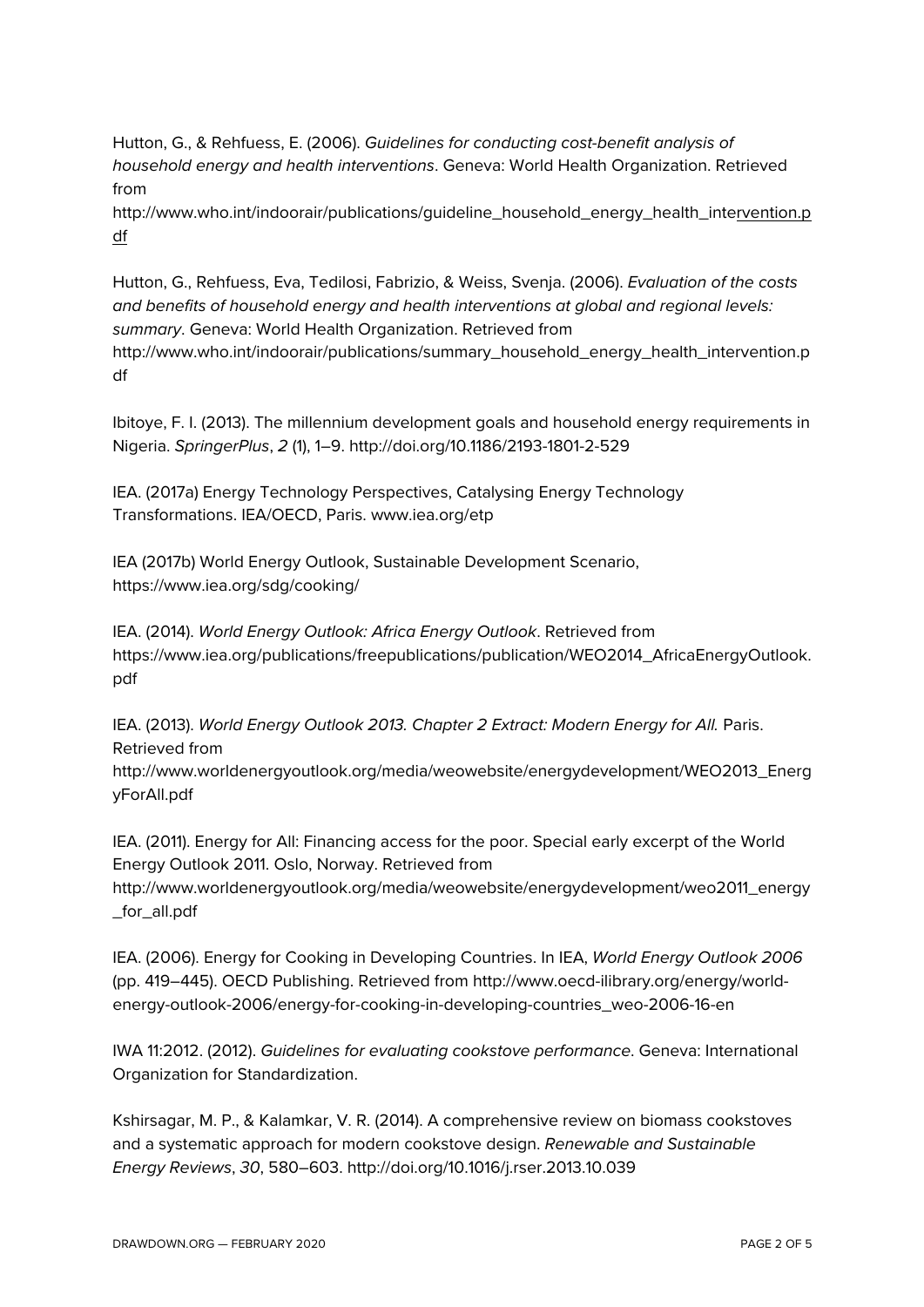Kurmi, O. P., Semple, S., Simkhada, P., Smith, W. C. S., & Ayres, J. G. (2010). COPD and chronic bronchitis risk of indoor air pollution from solid fuel: a systematic review and meta-analysis. *Thorax*, *65*(3), 221–228. http://doi.org/10.1136/thx.2009.124644

MacCarty, N., Ogle, D., Still, D., Bond, T., & Roden, C. (2008). A laboratory comparison of the global warming impact of five major types of biomass cooking stoves. Energy for Sustainable Development, 12(2), 56–65. http://doi.org/10.1016/S0973-0826(08)60429-9

Mainali, B., Pachauri, S., & Nagai, Y. (2012). Analyzing cooking fuel and stove choices in China till 2030. *Journal of Renewable and Sustainable Energy*, *4*(3), 31805. http://doi.org/10.1063/1.4730416

Malla, S., & Timilsina, G. R. (2014). Household cooking fuel choice and adoption of improved cookstoves in developing countries: a review. *World Bank Policy Research Working Paper*, (6903). Retrieved from http://papers.ssrn.com/sol3/papers.cfm?abstract\_id=2445749

Myhre et al. (2013) Anthropogenic and Natural Radiative Forcing. In: Climate Change 2013: The Physical Science Basis. Contribution of Working Group I to the Fifth Assessment Report of the Intergovernmental Panel on Climate Change [Stocker, T.F., D. Qin, G.-K. Plattner, M. Tignor, S.K. Allen, J. Boschung, A. Nauels, Y. Xia, V. Bex and P.M. Midgley (eds.)]. Cambridge University Press, Cambridge, United Kingdom and New York, NY, USA.

Palit, D., & Bhattacharyya, S. C. (2014). Adoption of cleaner cookstoves: Barriers and way forward. *Boiling Point*, (64), 7–9.

Person, B., Loo, J. D., Owuor, M., Ogange, L., Jefferds, M. E. D., & Cohen, A. L. (2012). "It Is Good for My Family's Health and Cooks Food in a Way That My Heart Loves": Qualitative Findings and Implications for Scaling Up an Improved Cookstove Project in Rural Kenya. *International Journal of Environmental Research and Public Health*, *9*(12), 1566–1580. http://doi.org/10.3390/ijerph9051566

Po, J. Y. T., FitzGerald, J. M., & Carlsten, C. (2011). Respiratory disease associated with solid biomass fuel exposure in rural women and children: systematic review and meta-analysis. *Thorax*, *66*(3), 232–239. http://doi.org/10.1136/thx.2010.147884

Putti, V. R., Tsan, M., Mehta, S., & Kammila, S. (2015). *The State of the Global Clean and Improved Cooking Sector*. Washington, DC. Retrieved from https://openknowledge.worldbank.org/handle/10986/21878

Puzzolo, E., Stanistreet, D., Pope, D., Bruce, N., & Rehfuess, E. (2013). Factors influencing the large-scale uptake by households of cleaner and more efficient household energy technologies. Retrieved from http://r4d.dfid.gov.uk/Output/194214/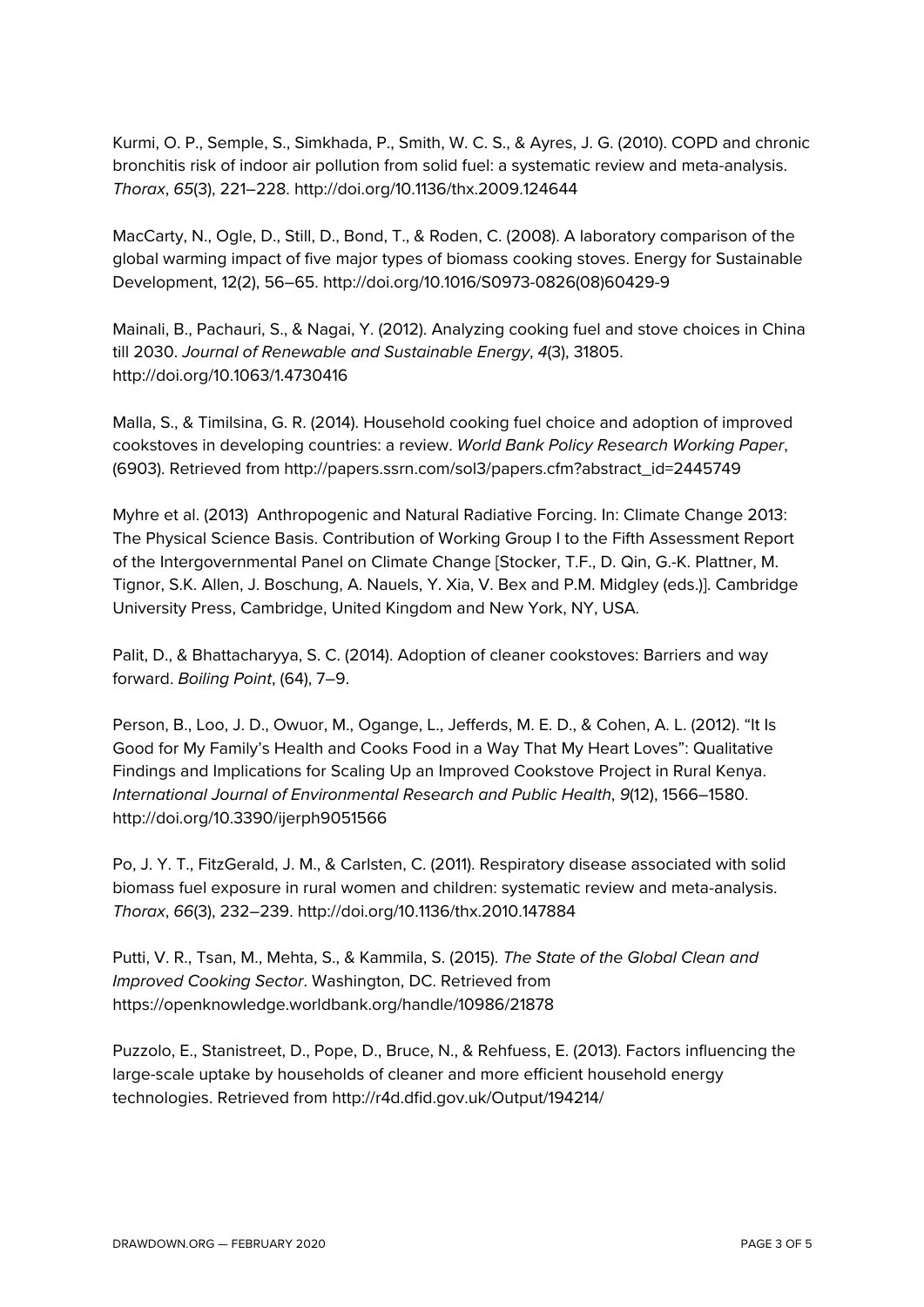Rajvanshi, A. K., Patil, S. M., & Mendonca, B. (2007). Low-concentration ethanol stove for rural areas in India. *Energy for Sustainable Development*, *11*(1), 94 99. http://doi.org/10.1016/S0973- 0826(08)60568-2

Rao, P. S. C., Miller, J. B., Wang, Y. D., & Byrne, J. B. (2009). Energy-microfinance intervention for below poverty line households in India. *Energy Policy*, *37*(5), 1694–1712. http://doi.org/10.1016/j.enpol.2008.12.039

REN21. (2015). Renewables 2015: Global Status Report. Paris: REN21 Secretariat. Retrieved from http://www.ren21.net/wp-content/uploads/2015/07/REN12- GSR2015\_Onlinebook\_low1.pdf

Rijal, K., Bansal, N. K., & Grover, P. D. (1990). Rural household energy demand modelling: A case study of Nepal. *Energy Economics*, *12*(4), 279–288. Shen, G., Lin, W., Chen, Y., Yue, D., Liu, Z., & Yang, C. (2015). Factors influencing the adoption and sustainable use of clean fuels and cookstoves in China -a Chinese literature review. *Renewable and Sustainable Energy Reviews*, *51*, 741–750. http://doi.org/10.1016/j.rser.2015.06.049

Simon, G. L., Bailis, R., Baumgartner, J., Hyman, J., & Laurent, A. (2014). Current debates and future research needs in the clean cookstove sector. *Energy for Sustainable Development*, *20*, 49–57. http://doi.org/10.1016/j.esd.2014.02.006

Smith, K. R., Shuhua, G., Kun, H., & Daxiong, Q. (1993). One hundred million improved cookstoves in China: How was it done? *World Development*, *21*(6), 941–961. http://doi.org/10.1016/0305-750X(93)90053-C

Tucho, G., & Nonhebel, S. (2015). Bio-Wastes as an Alternative Household Cooking Energy Source in Ethiopia. *Energies*, *8*(9), 9565–9583. http://doi.org/10.3390/en8099565

UN Environment and International Energy Agency (2017): Towards a zero-emission, efficient, and resilient buildings and construction sector. Global Status Report 2017.

Ürge-Vorsatz, D., et al. (2012). Chapter 10 - Energy End-Use: Building. In Global Energy Assessment - Toward a Sustainable Future (pp. 649–760). Cambridge University Press, Cambridge, UK and New York, NY, USA and the International Institute for Applied Systems Analysis, Laxenburg, Austria. Retrieved from www.globalenergyassessment.org

US EPA. (2015). *Test Results of Cook Stove Performance:* Retrieved from http://www.ewbusa.org/files/2015/05/TestResultsCookstovePerformance.pdf

Venkataraman, C. (2005). Residential Biofuels in South Asia: Carbonaceous Aerosol Emissions and Climate Impacts. *Science*, *307*(5714), 1454 1456. http://doi.org/10.1126/science.1104359